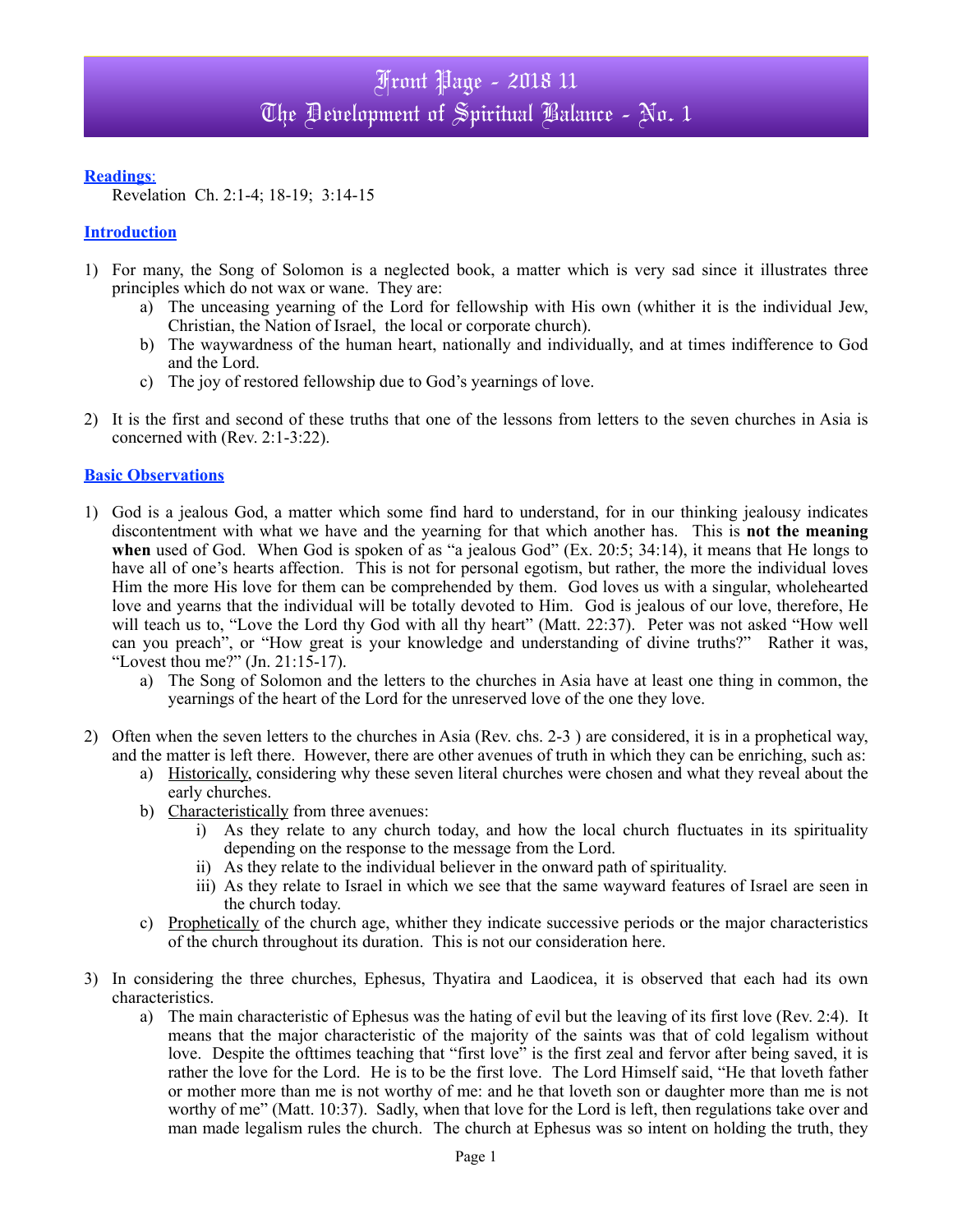## Front Page - 2018 11 The Development of Spiritual Balance - No. 1

made that an end in itself. They had a restricted fellowship which was biblical and no doubt held to apostolic principles, but it was all dead formality. It may have been kept to stay in line with some of the other churches, but they were not listening to 1 Cor. 13:1-3, busy with dead formality and functioning resulting in zero spiritual development, all because they had left their first love. Some would have called this a "good church standing for the truth," but God saw it otherwise.

- b) The main characteristic of Thyatira was a church where there was love and two truths were evident. They were the only church who were commended for their love (Rev. 2:19) but they failed to hate that which was contrary to the Lord. Many would have condemned them and written them off as a local church, but God did not, and there is no talk of the candlestick being removed as there was to Ephesus (Rev. 2:5). They were spiritual schizophrenics. This is a characteristic of, dare I say, "us all". We profess to love the Lord and at times in all sincerity we do, yet we hold and allow attitudes, beliefs, and behaviors, which God hates, dominate us.
- c) The major characteristic of Laodicea was a church which neither loved nor hated, it was "neither cold nor hot" (Rev. 3:15, 16). Today we would possibly call them a balanced church, tolerating some things but not others, inconsistency and seeing themselves to be rich spiritually, and having the attitude, "We are the last bastion of assembly truth". Yet, God looks and says, "you are blind, etc". They were so intent on their imagined spiritually, despite the fact they were seeing nothing done spiritually in salvation or spiritual development, functioning, but the Lord outside. Putting it simply, they had no center point, and no boundaries.
- 4) The question each church ought to have asked was, and by association us today, "How can the spiritual level of the church I am in be lifted?" My evaluation is of no consequence, only the evaluation of the Lord. As I see things, there are three attitudes which need to be changed:
	- a) The willingness to take a hard look at the almost non-effectiveness of the personal and church's outreach, the spiritual development of the saints. Why are we not having an impact on a hungry world?
	- b) The personal appreciation of personal responsibility in light of the Judgment Seat.
	- c) The whole hearted individual submitting to God so that we love the Lord and His things and hate that which He hates.
- 5) While many groups called themselves assemblies, families etc., and loudly proclaim to love each other, yet another question to be faced is, "What is love and do we really love the two principles spoken of in Romans 12:9, 10? Love is to be without dissimulation, that is, hypocrisy, and this is presented on two fronts:
	- a) Love regarding principles (Rom. 12:9)
	- b) Love in regards to persons (Rom. 12:10).

It does not say, "like without dissimulation, or like principles or persons," but love. The question then is, what is the difference between "love" and "like"? I have a very nice car, I like it, enjoy it, and am very happy with it but I do not love it. Like is the pleasure one perhaps gets in dancing, a sports game, the company of a friend, but love is a deep passion one has for another. "Like" is a preference but "love" is an automatic response to another. It is unconditional whereas "like" is conditional.

The love that God desires between His people is not a "because love" as the Psalmist said (Psa. 116:1) and John expressed (1 Jn. 4:19). To love the Lord is to be passionately desirous of being with him and seeing Him. It is the deep yearning to spend time with Him, soaking up every iota of truth about Him. When this is true of an individual and a group of saints, there will be no correction needed by the Lord, for they will be in total harmony with Him.

*. . . . Rowan Jennings*